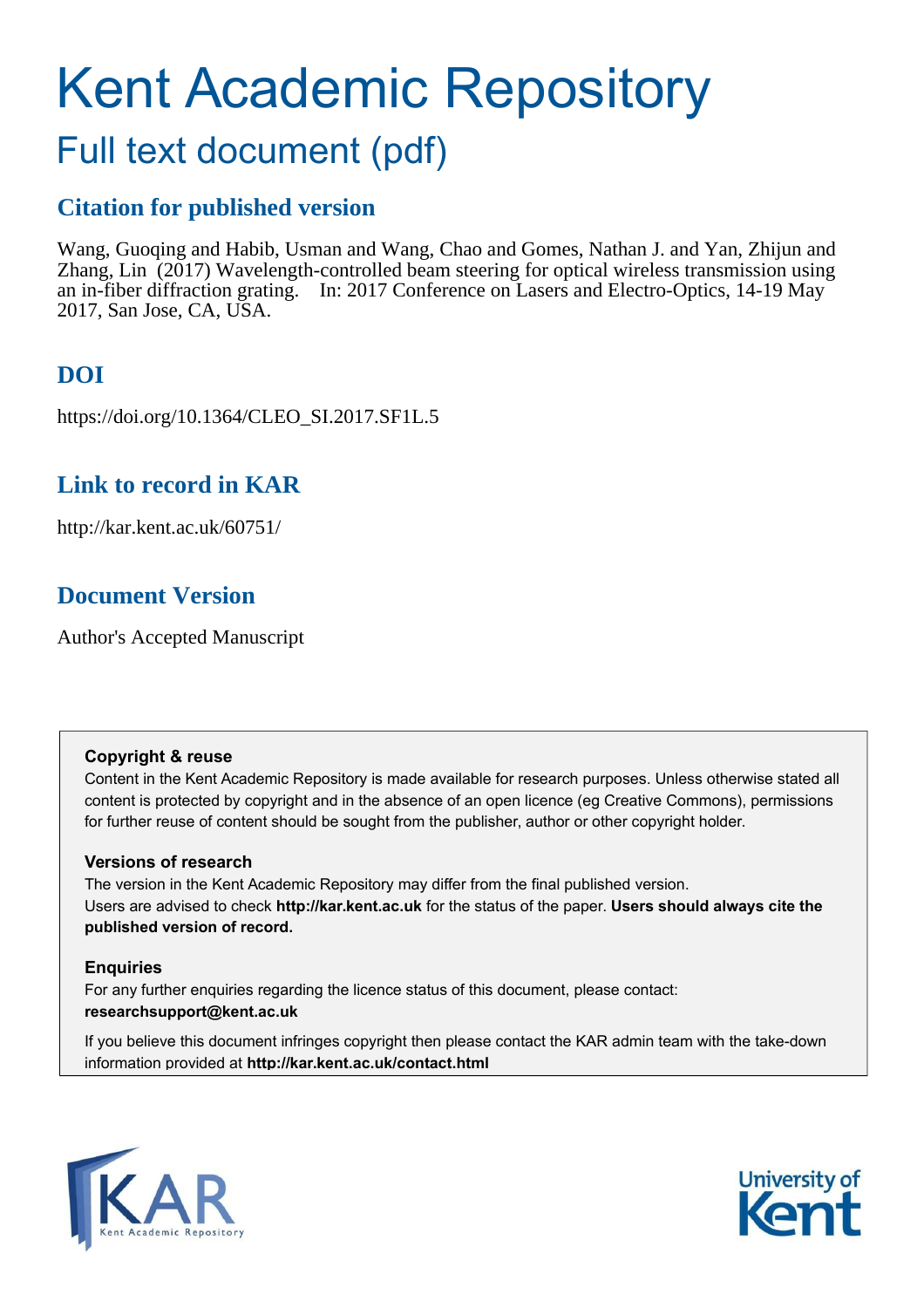# **Wavelength-Controlled Beam Steering for Optical Wireless Transmission Using an In-Fiber Diffraction Grating**

**Guoqing Wang<sup>1</sup> , Usman Habib<sup>1</sup> , Chao Wang1\*, Nathan J Gomes<sup>1</sup> , Zhijun Yan2,3, Lin Zhang<sup>3</sup>**

*<sup>1</sup>Communitcations Group, School of Engineering and Digital Arts, University of Kent, Canterbury, United Kingdom CT2 7NT <sup>2</sup>School of Optical and Electronic Information (SOEI), Next Generation Internet Access National Engineering Laboratory (NGIAS), Huazhong University of Science and Technology, Wuhan, 430074, China* 

> *<sup>3</sup>Aston Institute of Photonic Technologies, Aston University, Birmingham, United Kingdom B4 7ET \*Author e-mail address: C.Wang@kent.ac.uk*

**Abstract:** Passive beam steering for optical wireless transmission based on wavelength tuning using a novel in-fiber diffraction grating featuring compactness, high diffraction efficiency and inherent fiber-compatibility, is proposed and experimentally demonstrated for the first time. **OCIS codes:** (050.1950) Diffraction gratings; (060.3735) Fiber Bragg gratings; (060.2605) Free-space optical communication

## **1. Introduction**

Free-space indoor optical wireless transmission using near-infrared (NIR) laser beams provides multi-gigabits per second of data rate with the advantages of unlicensed spectrum, ultra-wide bandwidth, being physically secure as light waves do not penetrate walls, no electromagnetic interference, and low power consumption.

The capability of steering laser beams is crucial for high-speed optical wireless links to provide large coverage area, track mobile users, and avoid obstructions. Recently, wavelength-tuning based passive optical beam steering has become a promising solution for high data-rate in-door optical wireless communications [1]. Different types of passive diffractive optical devices have been used to steer optical beams by diverging different wavelengths into different spatial positions, such as diffraction gratings [2], and polymer polarization gratings [3]. However, these free-space diffractive devices share drawbacks such as high coupling loss between free space and fiber links, limited diffraction efficiency (up to 75%), bulky configuration and high cost. In this work, we report the first experimental demonstration using a 45° tilted fiber grating (TFG) [4] as a highly efficient, low cost and compact in-fiber diffractive device for passive optical beam steering in indoor optical wireless transmission. In a proof-of-concept experiment, free-space transmission over 1.4 m serving two users with data rate of 9.6 Gb/s per beam has been demonstrated using 2.4 GHz bandwidth signals.

#### **2. Experiment and results**



Exergence of a 45° TFG and its application for passive beam steering; (b) Angular dispersion of the 45° TFG across a TFG across a wavelength range between 1530 and 1570 nm.

The structure of a 45° TFG and the concept of using the TFG as an in-fiber diffraction grating for passive beam steering is shown in Fig. 1(a). The measured beam divergence angle from the 45° TFG due to wavelength tuning from 1530 to 1570 nm is shown in Fig. 1(b). The angular dispersion of the TFG is 0.054° /nm without optical magnification. Due to strong tilted reflection, the TFG offers an enhanced diffraction efficiency as high as 93.5%.

Fig.2 depicts the experimental setup of the beam steering system for indoor optical wireless transmission using the 45° TFG as an in-fiber diffraction grating. A 2.4 GHz bandwidth orthogonal frequency-division multiplexing (OFDM) 16-quadrature amplitude modulation (16 QAM) encoded data stream at 9.6 Gb/s is generated on a 2 GHz radio carrier using an arbitrary waveform generator (AWG, Tektronix 7122C) with a sampling rate of 12 GS/s. This radio signal is amplified and modulated on an optical carrier using a Mach-Zehnder modulator (MZM), which is biased at quadrature point. The modulated and amplified optical carrier is then diffracted into free space via the 45° TFG with appropriate polarization control to ensure the maximum diffraction efficiency [4]. Beam steering for